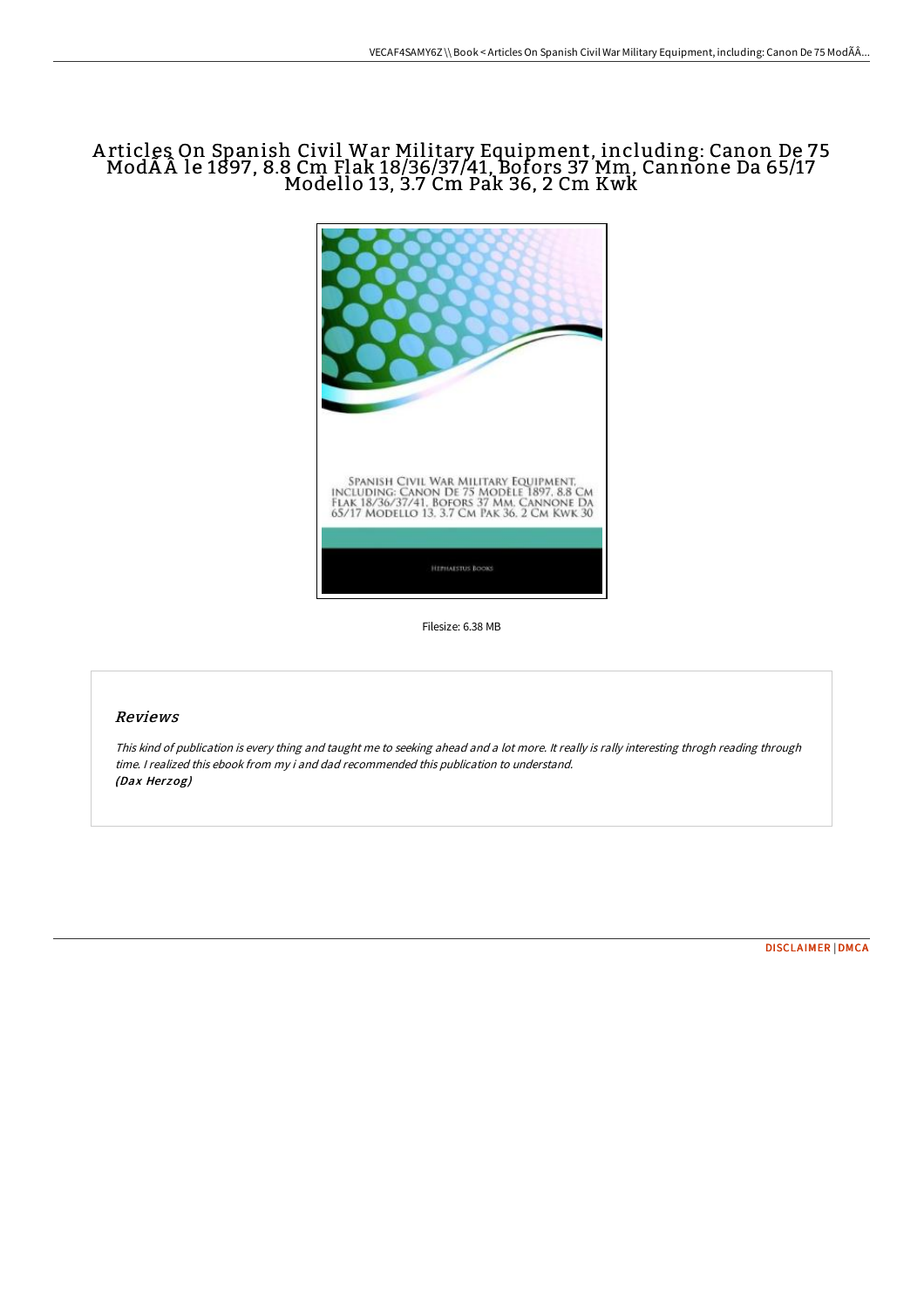## ARTICLES ON SPANISH CIVIL WAR MILITARY EQUIPMENT, INCLUDING: CANON DE 75 MODÃ & ACIRC; LE 1897, 8.8 CM FLAK 18/36/37/41, BOFORS 37 MM, CANNONE DA 65/17 MODELLO 13, 3.7 CM PAK 36, 2 CM KWK



Hephaestus Books, 2016. Paperback. Book Condition: New. PRINT ON DEMAND Book; New; Publication Year 2016; Not Signed; Fast Shipping from the UK. No. book.

 $\blacksquare$ Read Articles On Spanish Civil War Military Equipment, including: Canon De 75 ModÃÂ le 1897, 8.8 Cm Flak [18/36/37/41,](http://bookera.tech/articles-on-spanish-civil-war-military-equipment.html) Bofor s 37 Mm, Cannone Da 65/17 Modello 13, 3.7 Cm Pak 36, 2 Cm Kwk Online  $\Box$  Download PDF Articles On Spanish Civil War Military Equipment, including: Canon De 75 ModÃÂ le 1897, 8.8 Cm Flak [18/36/37/41,](http://bookera.tech/articles-on-spanish-civil-war-military-equipment.html) Bofor s 37 Mm, Cannone Da 65/17 Modello 13, 3.7 Cm Pak 36, 2 Cm Kwk